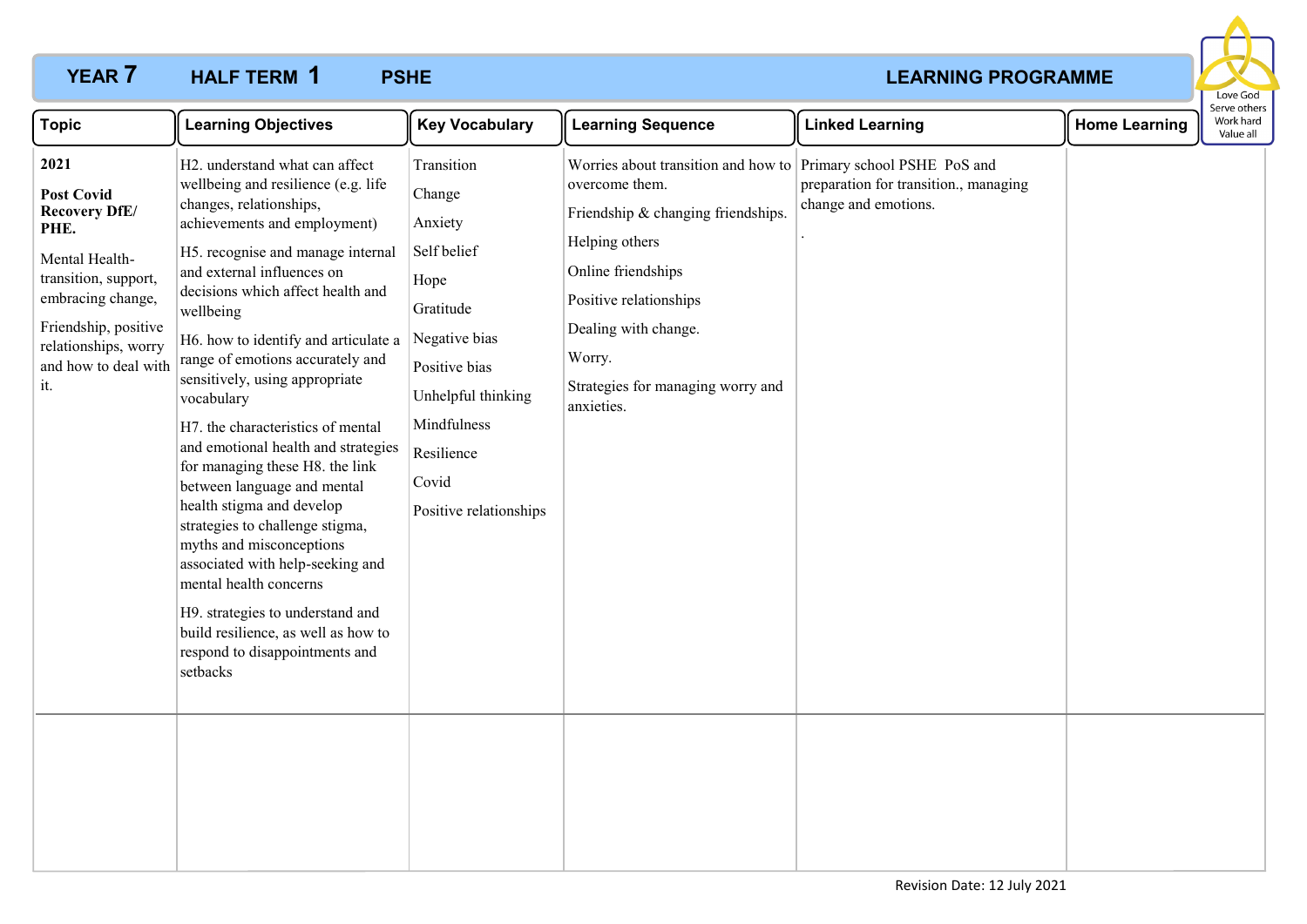# **YEAR 7 HALF TERM 1 PSHE** *PSHE PSHE PSHE PSHE PSHE PSHE PSHE* **HALF TERM PSHE 1**



| <b>Topic</b>                                                                                                                                                                                            | <b>Learning Objectives</b>                                                                                                                                                                                                                                                                                                                                                                              | <b>Key Vocabulary</b>                                                                                                                                                                       | <b>Learning Sequence</b>                                                                                    | <b>Linked Learning</b>                                                                                                                                                                                                                                                                                                                 | <b>Home Learning</b> | Serve others<br>Work hard<br>Value all |  |
|---------------------------------------------------------------------------------------------------------------------------------------------------------------------------------------------------------|---------------------------------------------------------------------------------------------------------------------------------------------------------------------------------------------------------------------------------------------------------------------------------------------------------------------------------------------------------------------------------------------------------|---------------------------------------------------------------------------------------------------------------------------------------------------------------------------------------------|-------------------------------------------------------------------------------------------------------------|----------------------------------------------------------------------------------------------------------------------------------------------------------------------------------------------------------------------------------------------------------------------------------------------------------------------------------------|----------------------|----------------------------------------|--|
| 2021<br><b>Post Covid</b><br><b>Recovery DfE/</b><br>PHE.<br>Mental Health-<br>transition, support,<br>embracing change,<br>Friendship, positive<br>relationships, worry<br>and how to deal with<br>it. | H10. a range of healthy coping<br>strategies and ways to promote<br>wellbeing and boost mood,<br>including physical activity,<br>participation and the value of<br>positive relationships in providing<br>support<br>H12. how to recognise when they<br>or others need help with their<br>mental health and wellbeing;<br>sources of help and support and<br>strategies for accessing what they<br>need | Transition<br>Change<br>Anxiety<br>Self belief<br>Hope<br>Gratitude<br>Negative bias<br>Positive bias<br>Unhelpful thinking<br>Mindfulness<br>Resilience<br>Covid<br>Positive relationships | Positive relationships<br>Dealing with change.<br>Worry.<br>Strategies for managing worry and<br>anxieties. |                                                                                                                                                                                                                                                                                                                                        |                      |                                        |  |
| <b>Equality and</b><br><b>Discrimination</b>                                                                                                                                                            | Celebrate Black History Month<br>And recognise why it is important.                                                                                                                                                                                                                                                                                                                                     | Equality<br>Discrimination<br>Prejudice<br>Windrush<br>Immigration<br>Rights<br>Responsibilities<br><b>British Values</b><br>Tolerance                                                      | Why we need Black History Month $\vert$ R40. about the unacceptability of<br>and what it is about.          | prejudice-based language and behaviour,<br>offline and online, including sexism,<br>homophobia, biphobia, transphobia,<br>racism, ableism and faith-based prejudice<br>L26. that on any issue there will be a<br>range of viewpoints; to recognise the<br>potential influence of extreme views on<br>people's attitudes and behaviours |                      |                                        |  |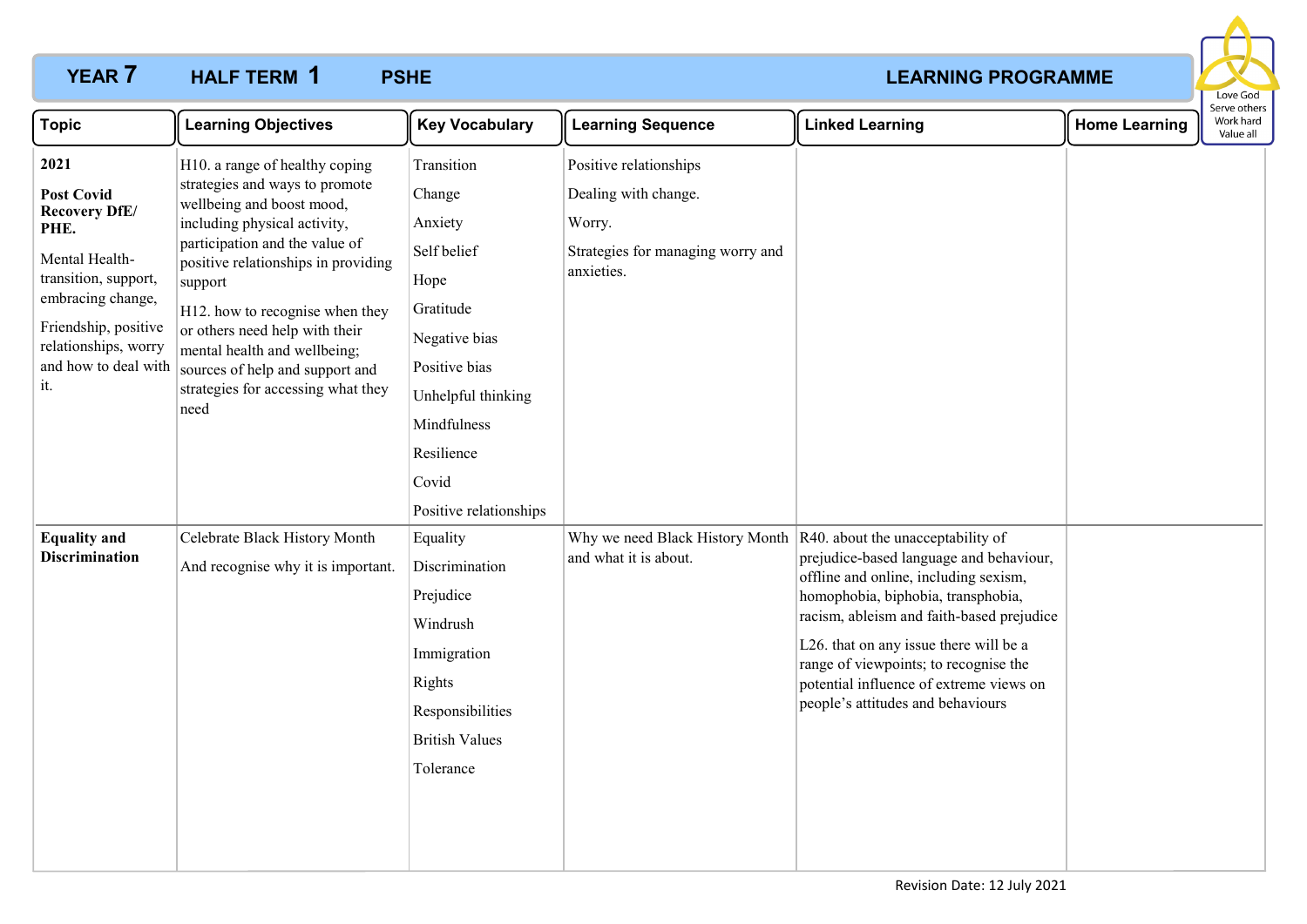# **YEAR 7 HALF TERM 2 PSHE** *PSHE PSHE PSHE PSHE PSHE PSHE PSHE* **HALF TERM PSHE 2**



| <b>Topic</b>         | <b>Learning Objectives</b>                                                                                                                                                                                                                                                                                                                                                             | <b>Key Vocabulary</b>                                                                                                   | <b>Learning Sequence</b>                                                                                                           | <b>Linked Learning</b>                                                                                                                                                                                                                                                                                                                                                                                                   | <b>Home Learning</b> | Serve others<br>Work hard<br>Value all |
|----------------------|----------------------------------------------------------------------------------------------------------------------------------------------------------------------------------------------------------------------------------------------------------------------------------------------------------------------------------------------------------------------------------------|-------------------------------------------------------------------------------------------------------------------------|------------------------------------------------------------------------------------------------------------------------------------|--------------------------------------------------------------------------------------------------------------------------------------------------------------------------------------------------------------------------------------------------------------------------------------------------------------------------------------------------------------------------------------------------------------------------|----------------------|----------------------------------------|
| <b>Online Safety</b> | Over this half term pupils will look<br>at online safety.<br>This is in line with the statutory<br>PSHE Programme of Study listed<br>in Linked Learning.                                                                                                                                                                                                                               | Social Media<br>Appropriate<br>Inappropriate<br>Healthy<br>Unhealthy<br>Abuse<br>Grooming<br>Harassment<br>Exploitation | Social media safety<br>Online safety & privacy<br><b>Bullying</b><br>Cyber bullying<br>Managing inappropriate behaviours<br>online | R2. indicators of positive, healthy<br>relationships and unhealthy relationships,<br>including online                                                                                                                                                                                                                                                                                                                    |                      |                                        |
| Social Media         | Understand the law and<br>advantages/disadvantages of Social<br>Media use.<br>R37. Understand the characteristics<br>of abusive behaviours, such as<br>grooming, sexual harassment,<br>sexual and emotional abuse,<br>violence and exploitation; to<br>recognise warning signs, including<br>online; how to report abusive<br>behaviours or access support for<br>themselves or others | Social Media<br>Appropriate<br>Inappropriate<br>Healthy<br>Unhealthy<br>Abuse<br>Grooming<br>Harassment<br>Exploitation | Benefits and dangers of social<br>media<br>Age appropriateness<br>Dealing with unwanted<br>communication                           | L25. to make informed decisions about<br>whether different media and digital<br>content are appropriate to view and<br>develop the skills to act on them<br>L27. to respond appropriately when<br>things go wrong online, including<br>confidently accessing support, reporting<br>to authorities and platforms<br>R2. indicators of positive, healthy<br>relationships and unhealthy relationships,<br>including online |                      |                                        |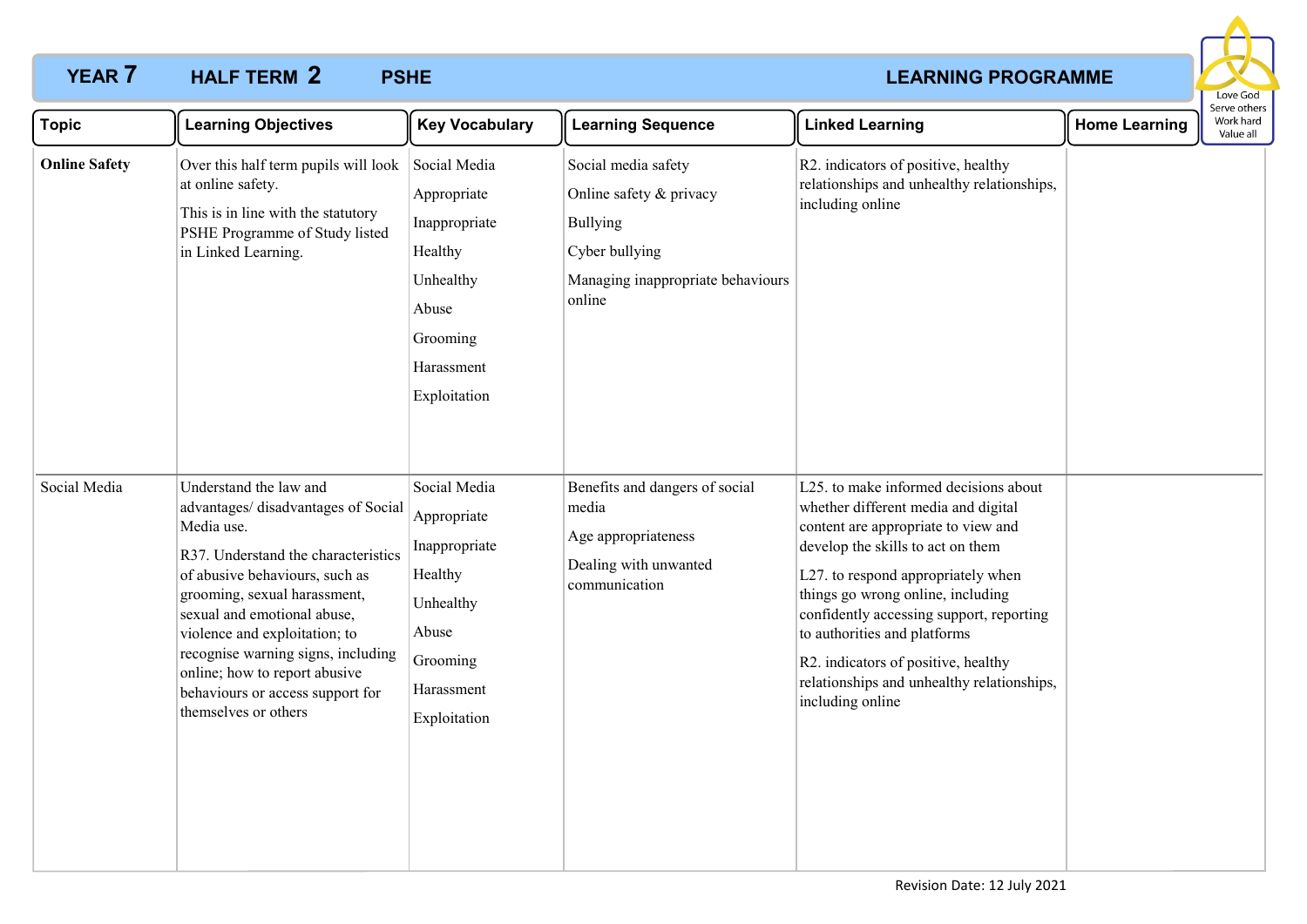# **YEAR 7 HALF TERM 2 PSHE** *PSHE PSHE PSHE PSHE PSHE PSHE PSHE* **HALF TERM PSHE 2**



| <b>Topic</b>                                       | <b>Learning Objectives</b>                                                                                                                                                                                                                                                                                                                                                                                                       | <b>Key Vocabulary</b>                                                                                                 | <b>Learning Sequence</b>                                                                                                                                                    | <b>Linked Learning</b>                                                                                                                                                                                                                                                                                                                                                                                                                                            | <b>Home Learning</b> | Serve others<br>Work hard<br>Value all |
|----------------------------------------------------|----------------------------------------------------------------------------------------------------------------------------------------------------------------------------------------------------------------------------------------------------------------------------------------------------------------------------------------------------------------------------------------------------------------------------------|-----------------------------------------------------------------------------------------------------------------------|-----------------------------------------------------------------------------------------------------------------------------------------------------------------------------|-------------------------------------------------------------------------------------------------------------------------------------------------------------------------------------------------------------------------------------------------------------------------------------------------------------------------------------------------------------------------------------------------------------------------------------------------------------------|----------------------|----------------------------------------|
| Online Safety and<br>Privacy-Digital<br>Footprint. | My digital footprint.<br>L25. to make informed decisions<br>about whether different media and<br>digital content are appropriate to<br>view and develop the skills to act<br>on them<br>L24. to understand how the way<br>people present themselves online<br>can have positive and negative<br>impacts on them                                                                                                                  | <b>Digital Footprint</b><br>Personal boundaries<br>Appropriate<br>Inappropriate<br>Media<br>Digital content           | What is a digital footprint?<br>Making informed decisions about<br>appropriate media and content.<br>Peer pressure.<br>What do I want my Digital<br>Footprint to look like? | R42. to recognise peer influence and to<br>develop strategies for managing it,<br>including online<br>L22. the benefits and positive use of<br>social media, including how it can offer<br>opportunities to engage with a wide<br>variety of views on different issues<br>H3. the impact that media and social<br>media can have on how people think<br>about themselves and express themselves,<br>including regarding body image, physical<br>and mental health |                      |                                        |
| Friendship<br><b>Bullying and</b><br>cyberbullying | R1 Understand the qualities and<br>behaviours they should expect and<br>exhibit in a wide variety of positive<br>relationships (including teams,<br>class, friendships etc.)<br>Demonstrate the characteristics of<br>positive and healthy friendships (in<br>all contexts, including online)<br>including: trust, respect, honesty,<br>kindness, generosity, boundaries,<br>privacy, consent and the<br>management of conflict, | Healthy friendships<br>Bullying<br>Cyberbullying.<br>Trust<br>Respect<br>Boundaries<br>Privacy<br>Conflict management | What is friendship?<br>Am I a good friend?<br>Bullying-key signs.<br>Online (cyber) bullying.                                                                               | L6. about the primacy of human rights;<br>and how to safely access sources of<br>support for themselves or their peers if<br>they have concerns or fears about those<br>rights being undermined or ignored<br>R38. to recognise bullying, and its<br>impact, in all its forms; the skills and<br>strategies to manage being targeted or<br>witnessing others being bullied                                                                                        |                      |                                        |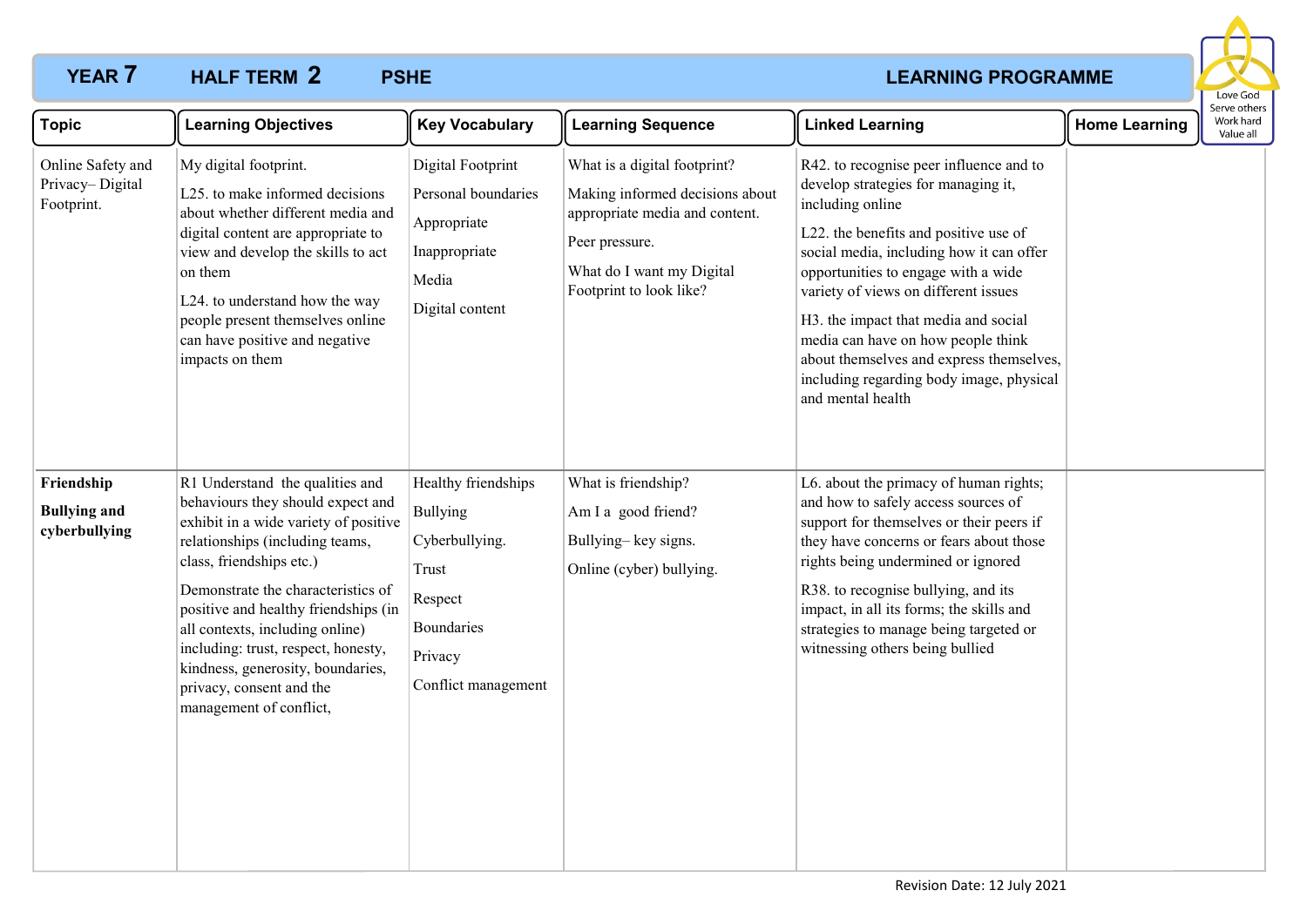# **YEAR 7 HALF TERM 2 PSHE** *PSHE PSHE PSHE PSHE PSHE PSHE PSHE PSHE* **HALF TERM PSHE 2**



| <b>Topic</b>                                  | <b>Learning Objectives</b>                                                                                                                                                                    | <b>Key Vocabulary</b>                                                                     | <b>Learning Sequence</b>                                                                                                                                                                            | <b>Linked Learning</b>                                                                                                                                                                                                                                                                                                                                                      | <b>Home Learning</b> | Serve others<br>Work hard<br>Value all |
|-----------------------------------------------|-----------------------------------------------------------------------------------------------------------------------------------------------------------------------------------------------|-------------------------------------------------------------------------------------------|-----------------------------------------------------------------------------------------------------------------------------------------------------------------------------------------------------|-----------------------------------------------------------------------------------------------------------------------------------------------------------------------------------------------------------------------------------------------------------------------------------------------------------------------------------------------------------------------------|----------------------|----------------------------------------|
| <b>British Values</b><br><b>Dropdown PSHE</b> | Understand<br>What the 5 British Values are.<br>Why we have them<br>How to use them in everyday life<br>in our behaviour, expression of<br>opinions and treatment of others<br>Celebrate them | Democracy<br>Rule of Law<br>Individual Liberty<br>Mutual Respect<br>Tolerance<br>Equality | What are British Values?<br>Where do they come from?<br>Why we are fortunate to live in a<br>country with values.<br>How we can apply them when<br>discussing some controversial<br>topical issues. | R40. about the unacceptability of<br>prejudice-based language and behaviour,<br>offline and online, including sexism,<br>homophobia, biphobia, transphobia,<br>racism, ableism and faith-based prejudice<br>L26. that on any issue there will be a<br>range of viewpoints; to recognise the<br>potential influence of extreme views on<br>people's attitudes and behaviours |                      |                                        |
| Challenging<br><b>Discrimination</b>          | Understand the consequences of<br>discriminatory language and<br>behaviour.<br>Accept and respect that your view<br>point is not the only one.                                                | Stereotyping<br><b>Bullying</b><br>Discrimination                                         | Applying British and Catholic<br>values to discussions and opinion<br>forming.                                                                                                                      | British Values/ Equality Act<br>R40. about the unacceptability of<br>prejudice-based language and behaviour,<br>offline and online, including sexism,<br>homophobia, biphobia, transphobia,<br>racism, ableism and faith-based prejudice                                                                                                                                    |                      |                                        |
| <b>Target Setting</b>                         | Review progress this term.<br>Set SMART targets for the<br>following term.                                                                                                                    |                                                                                           | Use data/ written reports to review<br>progress.<br>Review what makes a good target.<br>Set three targets.                                                                                          | L2. to review their strengths, interests,<br>skills, qualities and values and how to<br>develop them<br>L3. to set realistic yet ambitious targets<br>and goals<br>L6. the importance and benefits of being<br>a lifelong learner                                                                                                                                           |                      |                                        |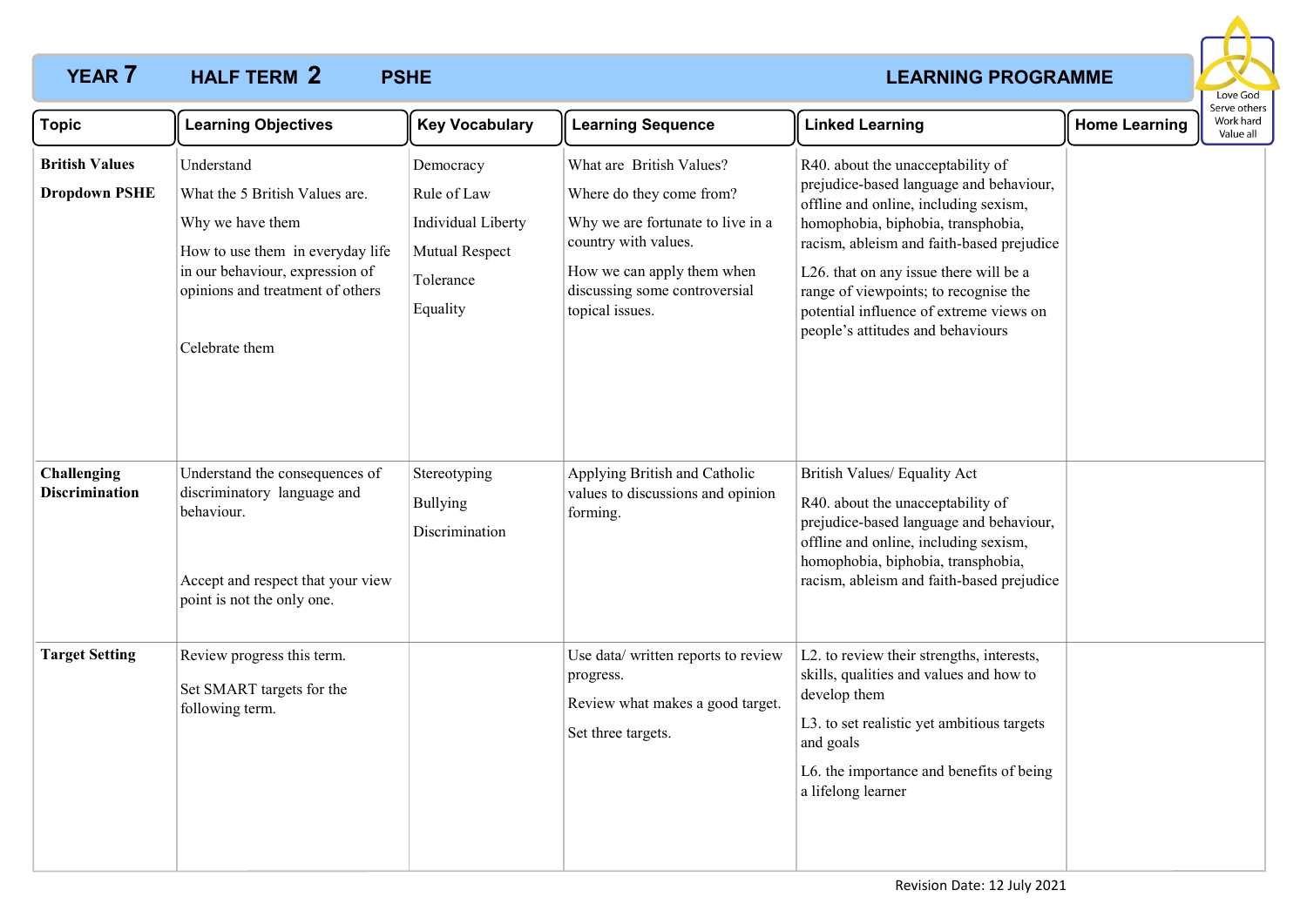# **YEAR 7 HALF TERM 3 PSHE** *PSHE PSHE PSHE PSHE PSHE PSHE PSHE PSHE* **HALF TERM PSHE 3**



| <b>Topic</b>                                                      | <b>Learning Objectives</b>                                                                                                                                                                                                                                                                                                    | <b>Key Vocabulary</b>                     | <b>Learning Sequence</b>                                                                                                             | <b>Linked Learning</b>                                                                                                                                                                                                                                                                                                                                                                                                                                                                                                                                                                                                                                                                   | <b>Home Learning</b> | Serve others<br>Work hard<br>Value all |
|-------------------------------------------------------------------|-------------------------------------------------------------------------------------------------------------------------------------------------------------------------------------------------------------------------------------------------------------------------------------------------------------------------------|-------------------------------------------|--------------------------------------------------------------------------------------------------------------------------------------|------------------------------------------------------------------------------------------------------------------------------------------------------------------------------------------------------------------------------------------------------------------------------------------------------------------------------------------------------------------------------------------------------------------------------------------------------------------------------------------------------------------------------------------------------------------------------------------------------------------------------------------------------------------------------------------|----------------------|----------------------------------------|
| Emotional &<br><b>Physical Health</b><br><b>Including Puberty</b> | Over this half term pupils will look<br>at their emotional and physical<br>health and factors affecting it.<br>ACE's and EmBrace.<br>They will continue to look at how<br>they can improve their chances of<br>success at school.<br>This is in line with the statutory<br>PSHE Programme of Study listed                     |                                           | Making choices-resilience<br>Healthy lifestyle-activity, sleep,<br>diet, fun<br>Puberty<br>Hygiene                                   | H12. how to recognise when they or<br>others need help with their mental health<br>and wellbeing; sources of help and<br>support and strategies for accessing what<br>they need                                                                                                                                                                                                                                                                                                                                                                                                                                                                                                          |                      |                                        |
| <b>ACE's and</b><br><b>EmBrace</b><br><b>Stress</b>               | Understand what an ACE is and<br>the effects that ACE's can have.<br>Understand the effects that stress<br>has on the brain.<br>Understand that no one has a lesser<br>or bigger problem. All problems<br>are relative to the person<br>experiencing them.<br>Develop strategies to deal with the<br>effect of ACE's/ stress. | <b>ACE</b><br><b>Stress</b><br>Resilience | What is an ACE and how can it<br>affect a young person?<br>Why?<br>Stress and the brain/success.<br>Resilience and coping strategies | H2. to understand what can affect<br>wellbeing and resilience (e.g. life<br>changes, relationships, achievements and<br>employment)<br>H6. how to identify and articulate a range<br>of emotions accurately and sensitively,<br>using appropriate vocabulary<br>H7. the characteristics of mental and<br>emotional health and strategies for<br>managing these<br>H8. the link between language and<br>mental health stigma and develop<br>strategies to challenge stigma, myths and<br>misconceptions associated with help-<br>seeking and mental health concerns<br>H9. strategies to understand and build<br>resilience, as well as how to respond to<br>disappointments and setbacks |                      |                                        |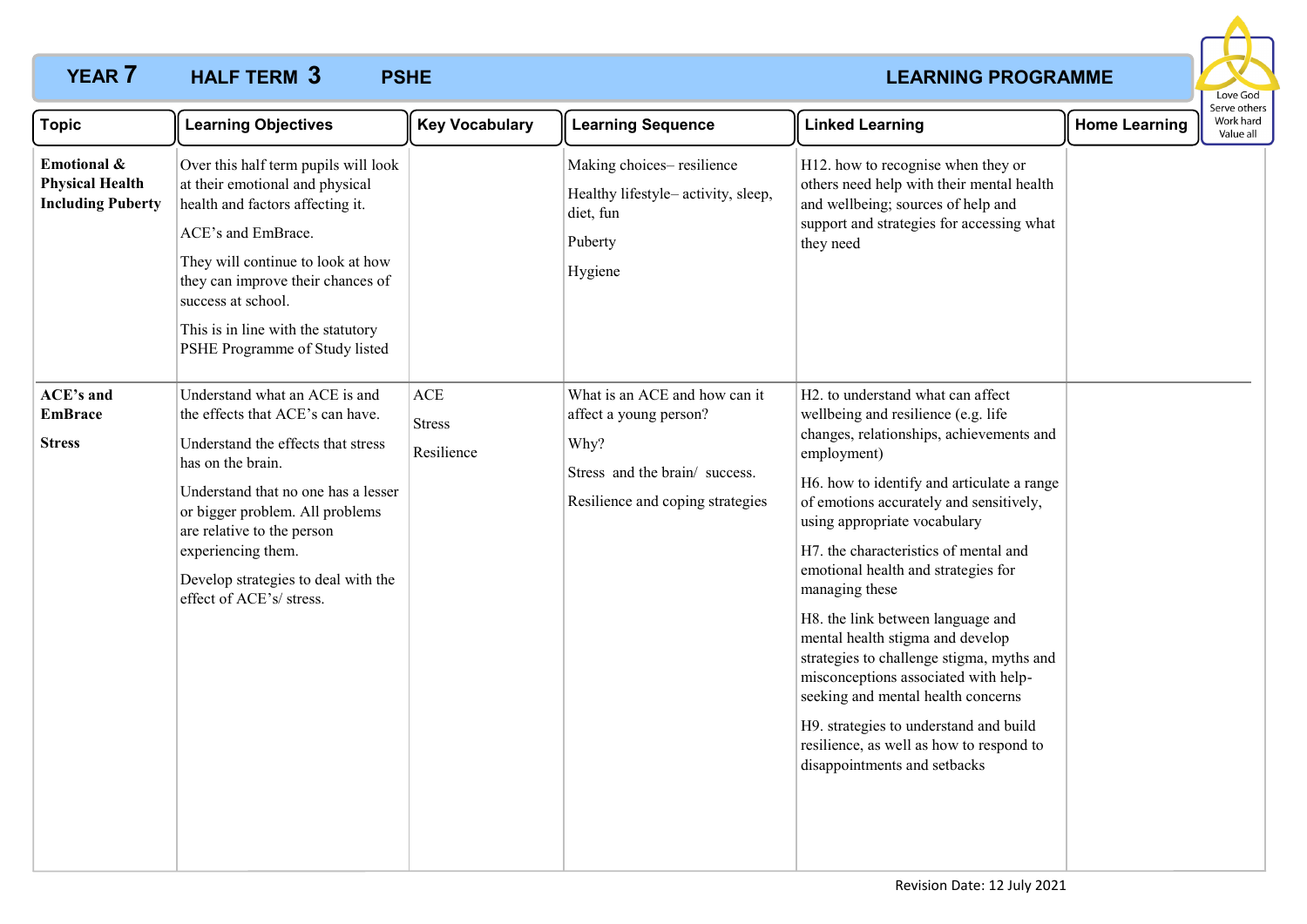# **YEAR 7 HALF TERM 3 PSHE** *PSHE PSHE PSHE PSHE PSHE PSHE PSHE* **HALF TERM PSHE 3**



| <b>Topic</b>                   | <b>Learning Objectives</b>                                                                                                                                                                                                                                                                                                                | <b>Key Vocabulary</b>                      | <b>Learning Sequence</b>                                                                                                                                           | <b>Linked Learning</b>                                                                                                                                                                                                                                                                                                                                                                                                                                                                                                                                                                                                                                                                                                                                                           | <b>Home Learning</b> | Serve others<br>Work hard<br>Value all |
|--------------------------------|-------------------------------------------------------------------------------------------------------------------------------------------------------------------------------------------------------------------------------------------------------------------------------------------------------------------------------------------|--------------------------------------------|--------------------------------------------------------------------------------------------------------------------------------------------------------------------|----------------------------------------------------------------------------------------------------------------------------------------------------------------------------------------------------------------------------------------------------------------------------------------------------------------------------------------------------------------------------------------------------------------------------------------------------------------------------------------------------------------------------------------------------------------------------------------------------------------------------------------------------------------------------------------------------------------------------------------------------------------------------------|----------------------|----------------------------------------|
| Puberty & hygiene              | Physical and emotional changes<br>H20. Be aware of and develop<br>strategies for maintaining personal<br>hygiene, including oral health, and<br>prevention of infection<br>H34. Explore strategies to manage<br>the physical and mental changes<br>that are a typical part of growing<br>up, including puberty and<br>menstrual wellbeing | Puberty<br>Hormones<br>Emotions<br>Hygiene | Recap physical changes<br>Impact of hormonal changes and<br>effects on emotions.<br>Personal hygiene.                                                              | H19. the importance of taking increased<br>responsibility for their own physical<br>health including dental check-ups                                                                                                                                                                                                                                                                                                                                                                                                                                                                                                                                                                                                                                                            |                      |                                        |
| <b>Health</b> and<br>Lifestyle | Understand .the benefits of physical Exercise<br>activity and exercise for physical<br>and mental health and wellbeing<br>Recognise the importance of sleep.<br>Recognise he role of a balanced<br>diet.                                                                                                                                  | Sleep<br>Wellbeing<br>Diet                 | Information and discussion on<br>benefits of activity, sleep, diet and<br>enjoyment/relaxation.<br>Factors influencing this-money/<br>time.<br>Neglect v's poverty | H10. a range of healthy coping strategies<br>and ways to promote wellbeing and boost<br>mood, including physical activity,<br>participation and the value of positive<br>relationships in providing support<br>H14. Understand .the benefits of physical<br>activity and exercise for physical and<br>mental health and wellbeing<br>H15. Recognise the importance of sleep<br>and strategies to maintain good quality<br>sleep H16. to recognise and manage what<br>influences their choices about physical<br>activity<br>H17. Recognise he role of a balanced diet<br>as part of a healthy lifestyle and the<br>impact of unhealthy food choices<br>H18. Understand what might influence<br>decisions about eating a balanced diet<br>and strategies to manage eating choices |                      |                                        |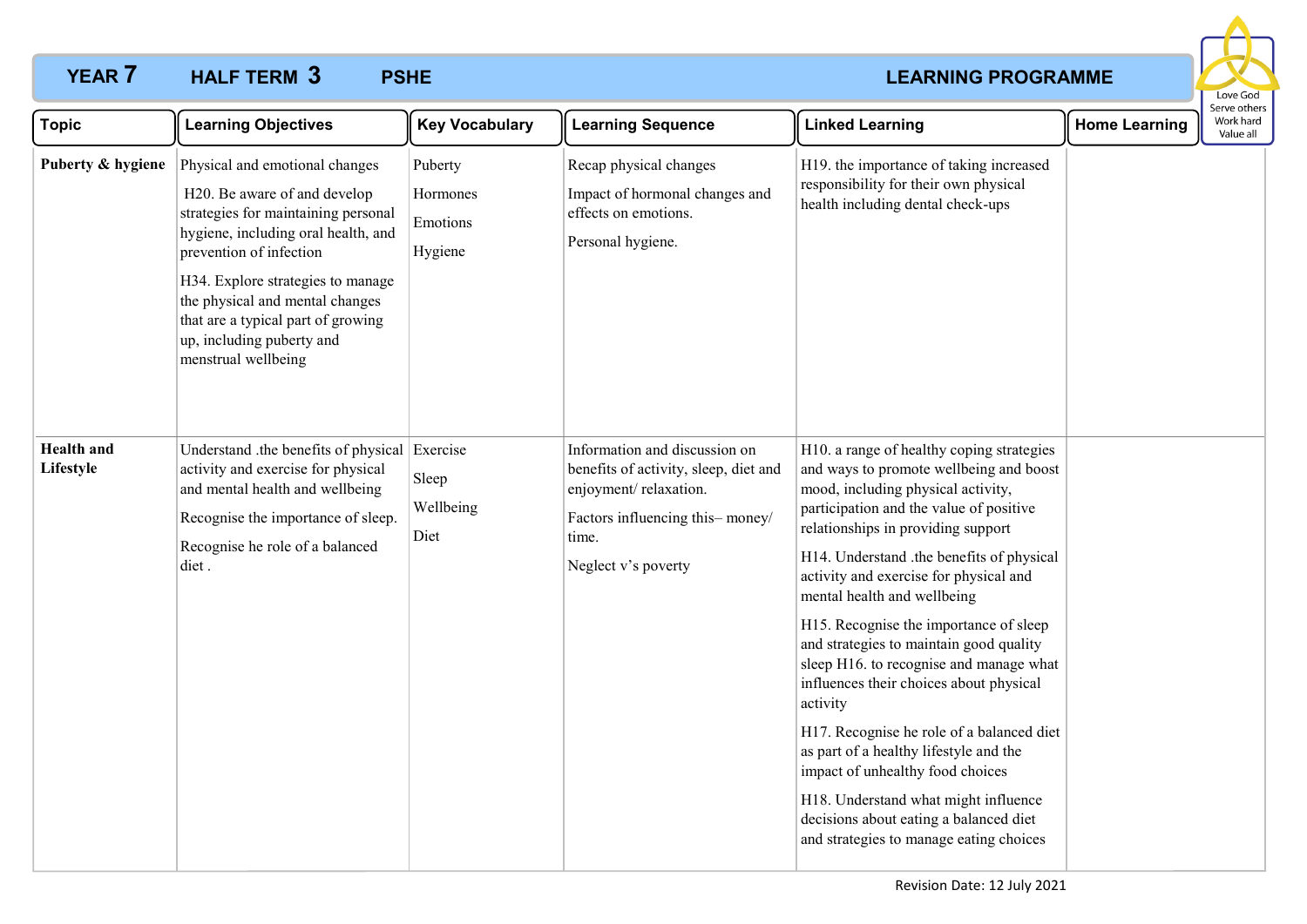# **YEAR 7 HALF TERM 3 PSHE** *PSHE PSHE PSHE PSHE PSHE PSHE PSHE PSHE* **HALF TERM PSHE 3**



| <b>Topic</b>                                                | <b>Learning Objectives</b>                                                                  | <b>Key Vocabulary</b> | <b>Learning Sequence</b>                                                                                               | <b>Linked Learning</b>                                                                                                                                                                                                                                                                                                                                                                                                                                                                                                                                                                                                                                                      | <b>Home Learning</b> | Serve others<br>Work hard<br>Value all |
|-------------------------------------------------------------|---------------------------------------------------------------------------------------------|-----------------------|------------------------------------------------------------------------------------------------------------------------|-----------------------------------------------------------------------------------------------------------------------------------------------------------------------------------------------------------------------------------------------------------------------------------------------------------------------------------------------------------------------------------------------------------------------------------------------------------------------------------------------------------------------------------------------------------------------------------------------------------------------------------------------------------------------------|----------------------|----------------------------------------|
| <b>Careers</b><br><b>National</b><br>Apprenticeship<br>Week | Explore future career opportunities Apprentice<br>Understand how the labour market<br>works | Apprenticeship        | National Apprenticeship Week<br>Changes in the labour market.<br>Jobs available<br>How to plan for your future career. | L3. to set realistic yet ambitious targets<br>and goals<br>L7. about the options available to them at<br>the end of key stage 3, sources of<br>information, advice and support, and the<br>skills to manage this decision-making<br>process<br>L8. about routes into work, training and<br>other vocational and academic<br>opportunities, and progression routes<br>L11. different types and patterns of work,<br>including employment, self-employment<br>and voluntary work; that everyone has a<br>different pathway through life, education<br>and work<br>L12. about different work roles and<br>career pathways, including clarifying<br>their own early aspirations |                      |                                        |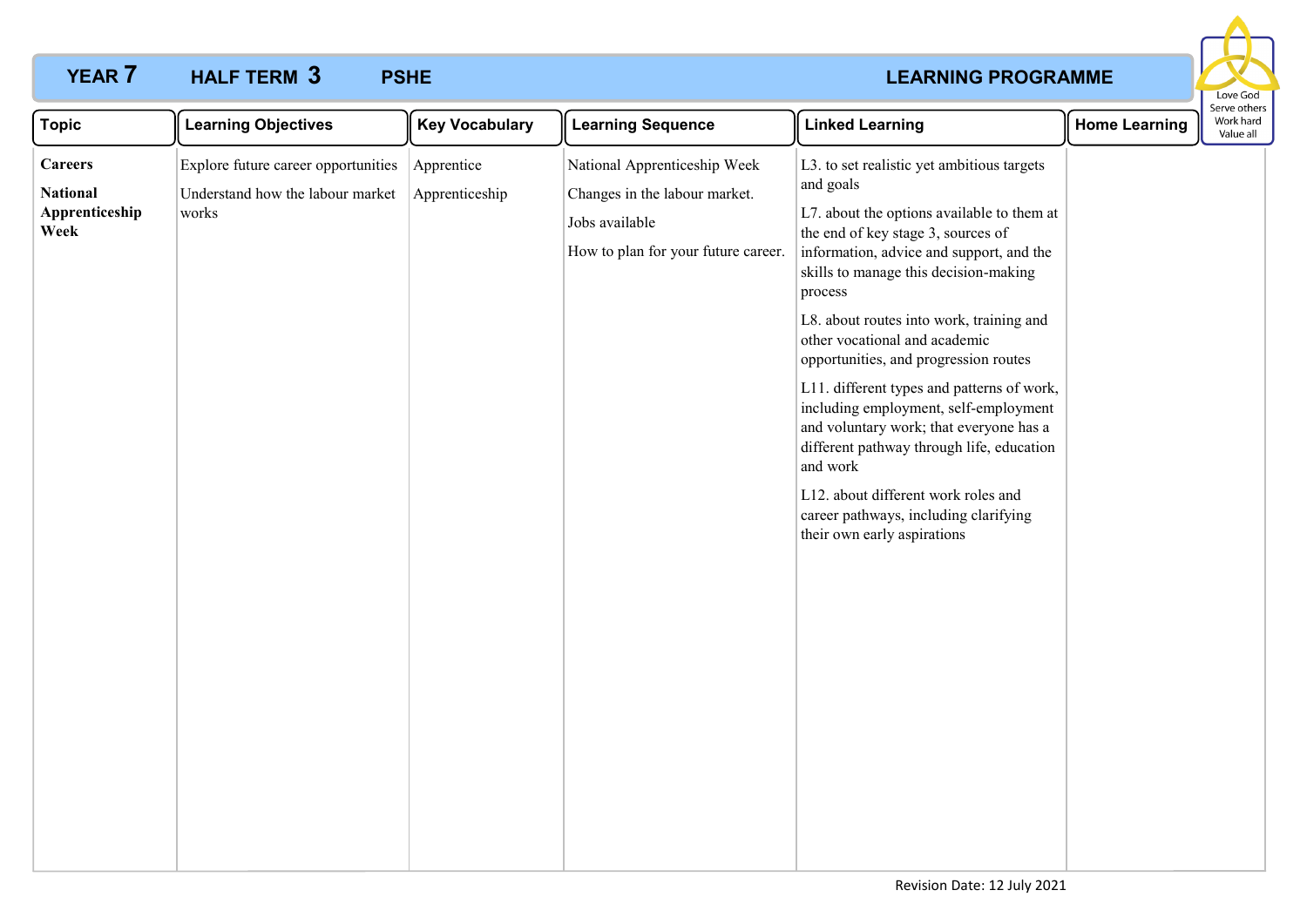# **YEAR 7 HALF TERM 4 PSHE** *PSHE PSHE PSHE PSHE PSHE PSHE PSHE* **HALF TERM PSHE 4**



| <b>Topic</b>                                      | <b>Learning Objectives</b>                                                       | <b>Key Vocabulary</b>        | <b>Learning Sequence</b>                                                                  | <b>Linked Learning</b>                                                                                                                                                                                                                                                                                                                                                                                                                                                                                                                                                                                                                                                                                      | <b>Home Learning</b> | Serve other<br>Work hard<br>Value all |
|---------------------------------------------------|----------------------------------------------------------------------------------|------------------------------|-------------------------------------------------------------------------------------------|-------------------------------------------------------------------------------------------------------------------------------------------------------------------------------------------------------------------------------------------------------------------------------------------------------------------------------------------------------------------------------------------------------------------------------------------------------------------------------------------------------------------------------------------------------------------------------------------------------------------------------------------------------------------------------------------------------------|----------------------|---------------------------------------|
| <b>Careers</b><br><b>National Careers</b><br>Week | Explore future career opportunities<br>Understand how the labour market<br>works | Apprentice<br>Apprenticeship | Changes in the labour market.<br>Jobs available<br>How to plan for your future<br>career. | National Apprenticeship Week   L3. to set realistic yet ambitious targets<br>and goals<br>L7. about the options available to them<br>at the end of key stage 3, sources of<br>information, advice and support, and the<br>skills to manage this decision-making<br>process<br>L8. about routes into work, training and<br>other vocational and academic<br>opportunities, and progression routes<br>L11. different types and patterns of<br>work, including employment, self-<br>employment and voluntary work; that<br>everyone has a different pathway<br>through life, education and work<br>L12. about different work roles and<br>career pathways, including clarifying<br>their own early aspirations |                      |                                       |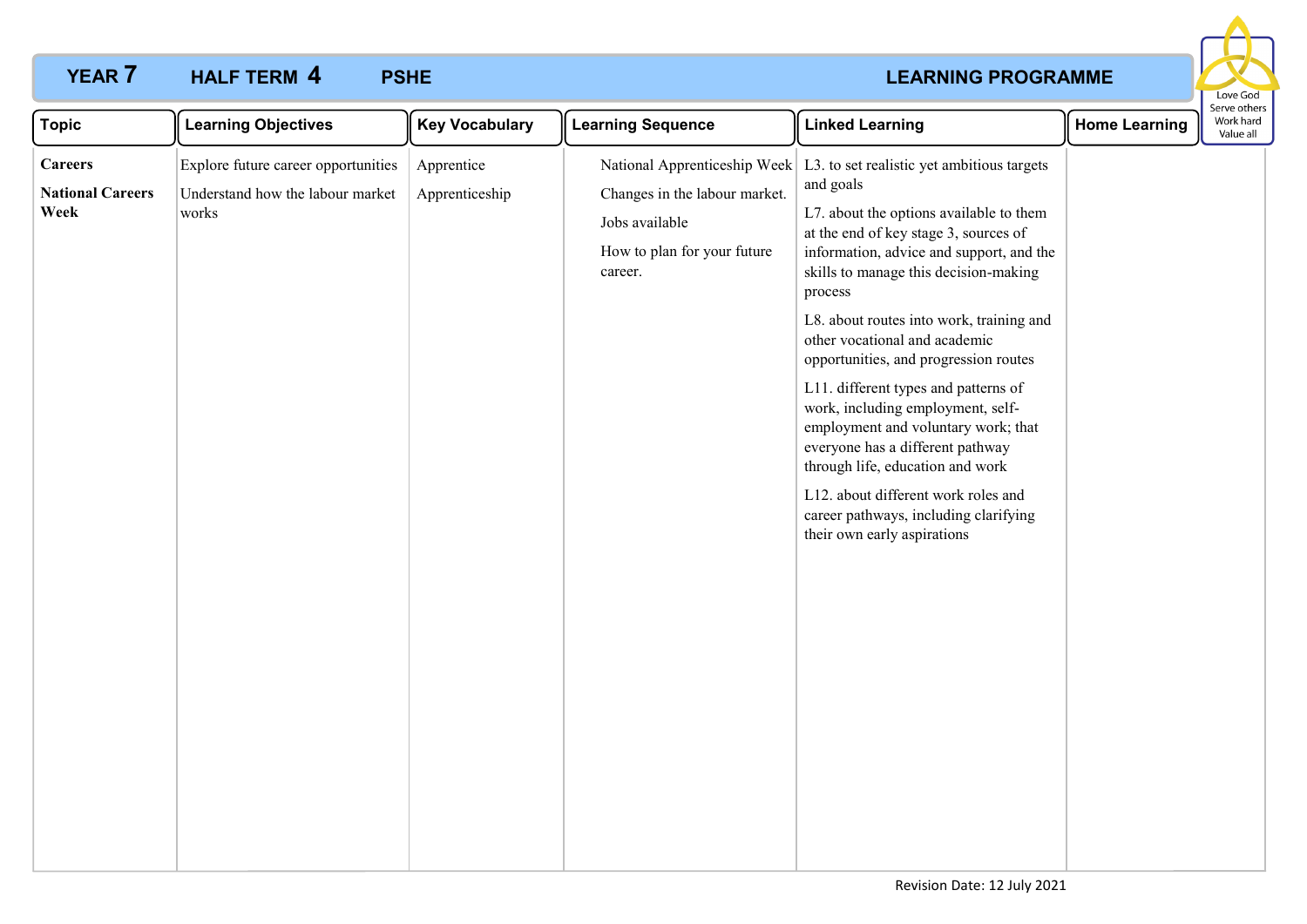# **YEAR 7 HALF TERM 4 PSHE** *PSHE PSHE PSHE PSHE PSHE PSHE PSHE* **HALF TERM PSHE 4**



| <b>Topic</b>                       | <b>Learning Objectives</b>                                                                                                                                                                                                                                                     | <b>Key Vocabulary</b>                                                                                                                                                                                                             | <b>Learning Sequence</b>                                                                                                                                     | <b>Linked Learning</b>                                                                                                                                                                                                                                                                                                                                                                                                                                                                                                                                                                                                                                                                                                                                                                                                                                                                                                                                                                | <b>Home Learning</b> | Serve othei<br>Work hard<br>Value all |
|------------------------------------|--------------------------------------------------------------------------------------------------------------------------------------------------------------------------------------------------------------------------------------------------------------------------------|-----------------------------------------------------------------------------------------------------------------------------------------------------------------------------------------------------------------------------------|--------------------------------------------------------------------------------------------------------------------------------------------------------------|---------------------------------------------------------------------------------------------------------------------------------------------------------------------------------------------------------------------------------------------------------------------------------------------------------------------------------------------------------------------------------------------------------------------------------------------------------------------------------------------------------------------------------------------------------------------------------------------------------------------------------------------------------------------------------------------------------------------------------------------------------------------------------------------------------------------------------------------------------------------------------------------------------------------------------------------------------------------------------------|----------------------|---------------------------------------|
| <b>Risk Taking &amp;</b><br>Health | Over this half term pupils will look<br>at risky behaviour and making<br>informed decisions.<br>They will explore the effects of<br>legal and illegal drugs, risk<br>management<br>This is in line with the statutory<br>PSHE Programme of Study listed in<br>Linked Learning. | <b>County Lines</b><br>Risky behaviour<br>Risk management.<br>Substance misuse<br>Substance abuse<br>Overdose<br>Controlled drug<br>Over the counter drug<br>Prescription drug<br>Addiction<br>Dependence<br>Caffeine<br>Nicotine | County Lines HT 3 dropdown<br><b>Risk Taking</b><br>Controlled/ prescription drugs<br>Caffeine<br>Alcohol<br>Tobacco<br>Volatile Substances<br>Illegal drugs | R37. the characteristics of abusive<br>behaviours, such as grooming, sexual<br>harassment, sexual and emotional abuse,<br>violence and exploitation; to recognise<br>warning signs, including online; how to<br>report abusive behaviours or access<br>support for themselves or others<br>H23. the positive and negative uses of<br>drugs in society including the safe use of<br>prescribed and over the counter<br>medicines; responsible use of antibiotics<br>H24. to evaluate myths, misconceptions,<br>social norms and cultural values relating<br>to drug, alcohol and tobacco use<br>H26. information about alcohol, nicotine<br>and other legal and illegal substances,<br>including the short-term and long-term<br>health risks associated with their use<br>H27. the personal and social risks and<br>consequences of substance use and<br>misuse including occasional use<br>H28. the law relating to the supply, use<br>and misuse of legal and illegal<br>substances |                      |                                       |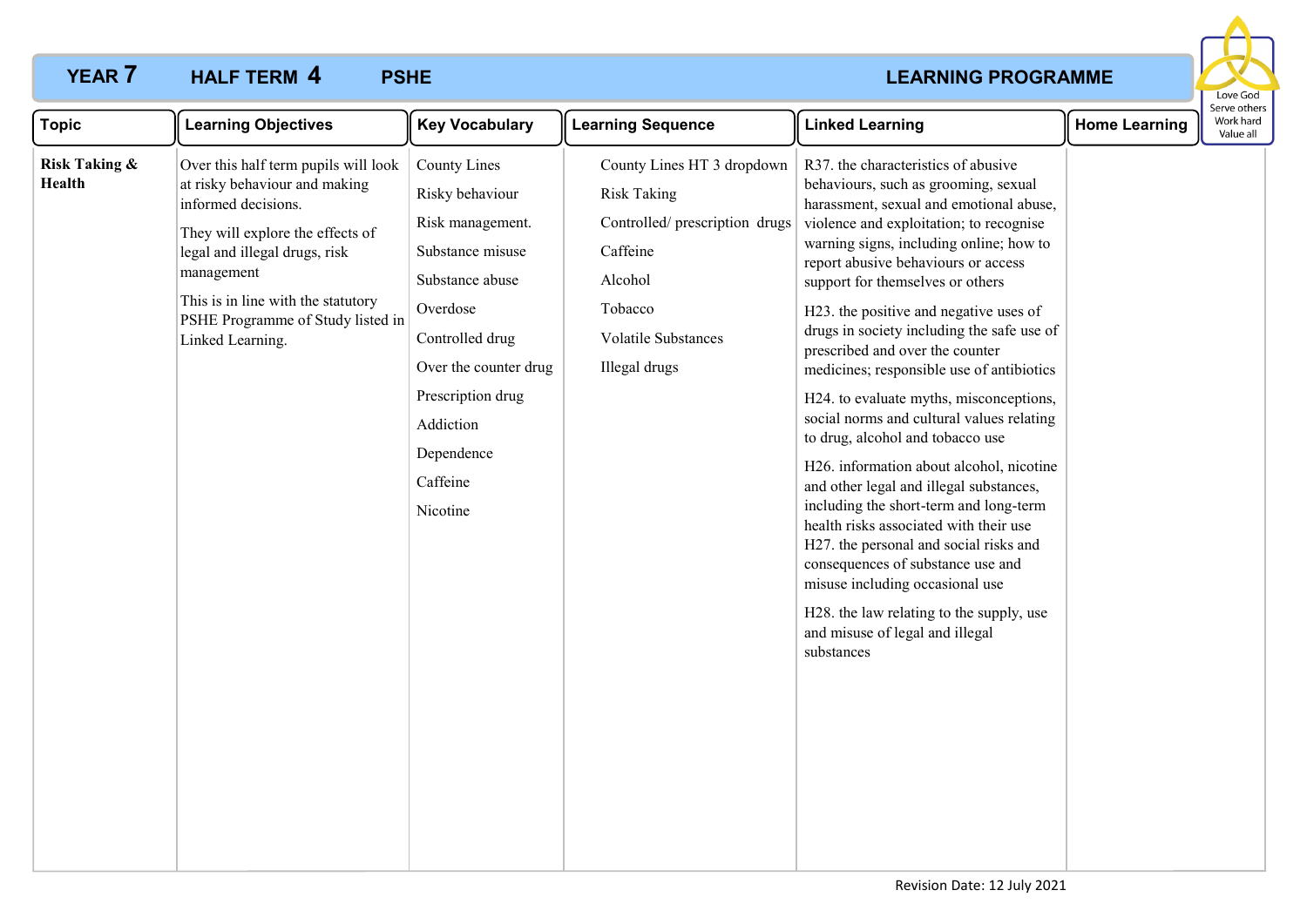# **YEAR 7 HALF TERM 4 PSHE** *PSHE PSHE PSHE PSHE PSHE PSHE PSHE* **HALF TERM PSHE 4**



| <b>Topic</b>     | <b>Learning Objectives</b>                                                                                                                                        | <b>Key Vocabulary</b>      | <b>Learning Sequence</b> | <b>Linked Learning</b>                                                                                                                                  | <b>Home Learning</b> | Work hard<br>Value all |
|------------------|-------------------------------------------------------------------------------------------------------------------------------------------------------------------|----------------------------|--------------------------|---------------------------------------------------------------------------------------------------------------------------------------------------------|----------------------|------------------------|
| <b>First Aid</b> | Over this half term pupils will look Severe<br>at basic First Aid.<br>This is in line with the statutory<br>PSHE Programme of Study listed<br>in Linked Learning. | Responsive<br>Unresponsive | Bleeding<br>Shock        | H33. how to get help in an emergency<br>and perform basic first aid, including<br>cardio-pulmonary resuscitation (CPR)<br>and the use of defibrillators |                      | Serve others           |
|                  |                                                                                                                                                                   |                            |                          |                                                                                                                                                         |                      |                        |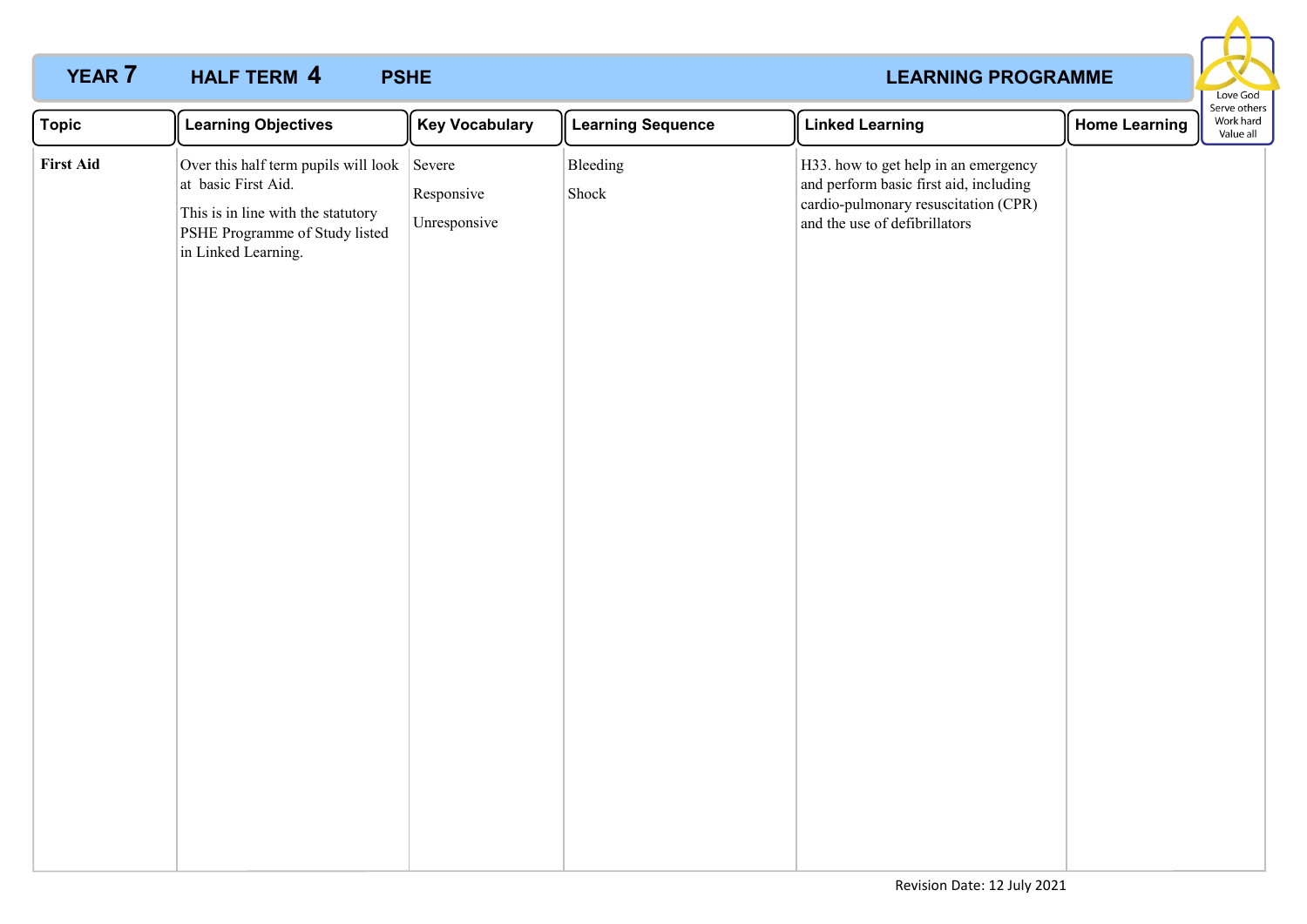# **YEAR 7 HALF TERM 5 PSHE** *PSHE PSHE PSHE PSHE PSHE PSHE PSHE* **HALF TERM PSHE 5**



| <b>Topic</b> | <b>Learning Objectives</b>                                                                                                                          | <b>Key Vocabulary</b>                                  | <b>Learning Sequence</b>                                                                                                                         | <b>Linked Learning</b>                                                                                                                                                                                                                                                                                                                                                                                                                                                                                                                                                                                                                                                                                                                                                                                                                                                                                                                                                                                                                                                                                                                                                                                                                                                                                      | <b>Home Learning</b> | Work hard<br>Value all |
|--------------|-----------------------------------------------------------------------------------------------------------------------------------------------------|--------------------------------------------------------|--------------------------------------------------------------------------------------------------------------------------------------------------|-------------------------------------------------------------------------------------------------------------------------------------------------------------------------------------------------------------------------------------------------------------------------------------------------------------------------------------------------------------------------------------------------------------------------------------------------------------------------------------------------------------------------------------------------------------------------------------------------------------------------------------------------------------------------------------------------------------------------------------------------------------------------------------------------------------------------------------------------------------------------------------------------------------------------------------------------------------------------------------------------------------------------------------------------------------------------------------------------------------------------------------------------------------------------------------------------------------------------------------------------------------------------------------------------------------|----------------------|------------------------|
| <b>RSHE</b>  | Recognise and manage different<br>types of relationship<br>Recognise the signs of<br>inappropriate behaviour and the<br>importance of feeling safe. | Healthy<br>Unhealthy<br>Conflisct<br>Grooming<br>Abuse | Positive relationships -family<br>Positive Healthy & unhealthy<br>relationships-friends<br>Conflict resolution<br>Grooming<br>Feeling Safe-Abuse | R1. about different types of relationships,<br>including those within families,<br>friendships, romantic or intimate<br>relationships and the factors that can<br>affect them R2. indicators of positive,<br>healthy relationships and unhealthy<br>relationships, including online<br>R13. how to safely and responsibly form,<br>maintain and manage positive<br>relationships, including online<br>R16. to further develop the skills of<br>active listening, clear communication,<br>negotiation and compromise R17.<br>strategies to identify and reduce risk from<br>people online that they do not already<br>know; when and how to access<br>R19. to develop conflict management<br>skills and strategies to reconcile after<br>disagreements R20. to manage the<br>influence of drugs and alcohol on<br>decision-making within relationships and<br>social situations R21. how to manage the<br>breakdown of a relationship (including its<br>digital legacy), loss and change in<br>relationships help<br>R37. the characteristics of abusive<br>behaviours, such as grooming, sexual<br>harassment, sexual and emotional abuse,<br>violence and exploitation; to recognise<br>warning signs, including online; how to<br>report abusive behaviours or access<br>support for themselves or others |                      |                        |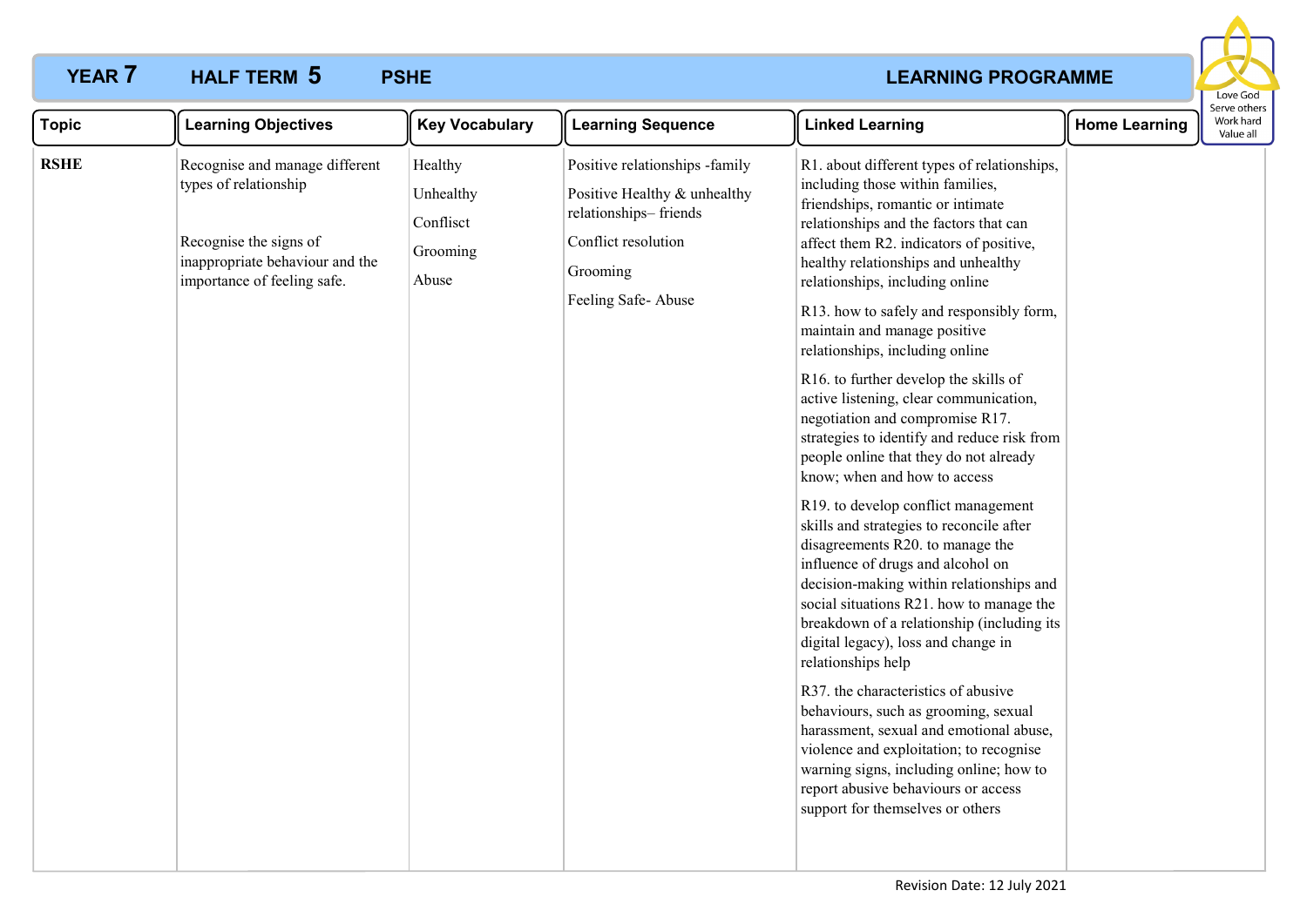# **YEAR 7 HALF TERM 5 PSHE** *PSHE PSHE PSHE PSHE PSHE PSHE PSHE* **HALF TERM PSHE 5**



| <b>Topic</b>   | <b>Learning Objectives</b>                                                                                                           | <b>Key Vocabulary</b>                                               | <b>Learning Sequence</b>                                                 | <b>Linked Learning</b>                                                                                                                                                                                                                                                                                                                                                                                                                                                                                                                                                                                   | <b>Home Learning</b> | <b>SEIVE OUTERS</b><br>Work hard<br>Value all |
|----------------|--------------------------------------------------------------------------------------------------------------------------------------|---------------------------------------------------------------------|--------------------------------------------------------------------------|----------------------------------------------------------------------------------------------------------------------------------------------------------------------------------------------------------------------------------------------------------------------------------------------------------------------------------------------------------------------------------------------------------------------------------------------------------------------------------------------------------------------------------------------------------------------------------------------------------|----------------------|-----------------------------------------------|
| <b>Be Kind</b> | Reflect on how name calling could<br>make someone feel.<br>Understand the importance of<br>equality and dignity in the<br>workplace. | Kind<br>Appropriate<br>Acceptable<br>Assault<br>Equality<br>Dignity | The law and name calling/physical<br>assault<br>The impact on the victim | <b>Equality Act 2010</b><br>R38. to recognise bullying, and its<br>impact, in all its forms; the skills and<br>strategies to manage being targeted or<br>witnessing others being bullied R39. the<br>impact of stereotyping, prejudice and<br>discrimination on individuals and<br>relationships R40. about the<br>unacceptability of prejudice-based<br>language and behaviour, offline and<br>online, including sexism, homophobia,<br>biphobia, transphobia, racism, ableism<br>R14. the qualities and behaviours they<br>should expect and exhibit in a wide<br>variety of and faith-based prejudice |                      |                                               |
| <b>Risks</b>   | Evaluate risks and strategies to<br>reduce the risk and increase<br>personal safety.<br>Your role in helping others stay<br>safe     | Risks<br>Safety<br>Assess<br>Influence<br>Responsibility            | Road Safety<br>Peer pressure                                             | H31. ways of assessing and reducing risk<br>in relation to health, wellbeing and<br>personal safety<br>R43. the role peers can play in supporting<br>one another to resist pressure and<br>influence, challenge harmful social norms<br>and access appropriate support<br>R44. that the need for peer approval can<br>generate feelings of pressure and lead to<br>increased risk-taking; strategies to<br>manage this                                                                                                                                                                                   |                      |                                               |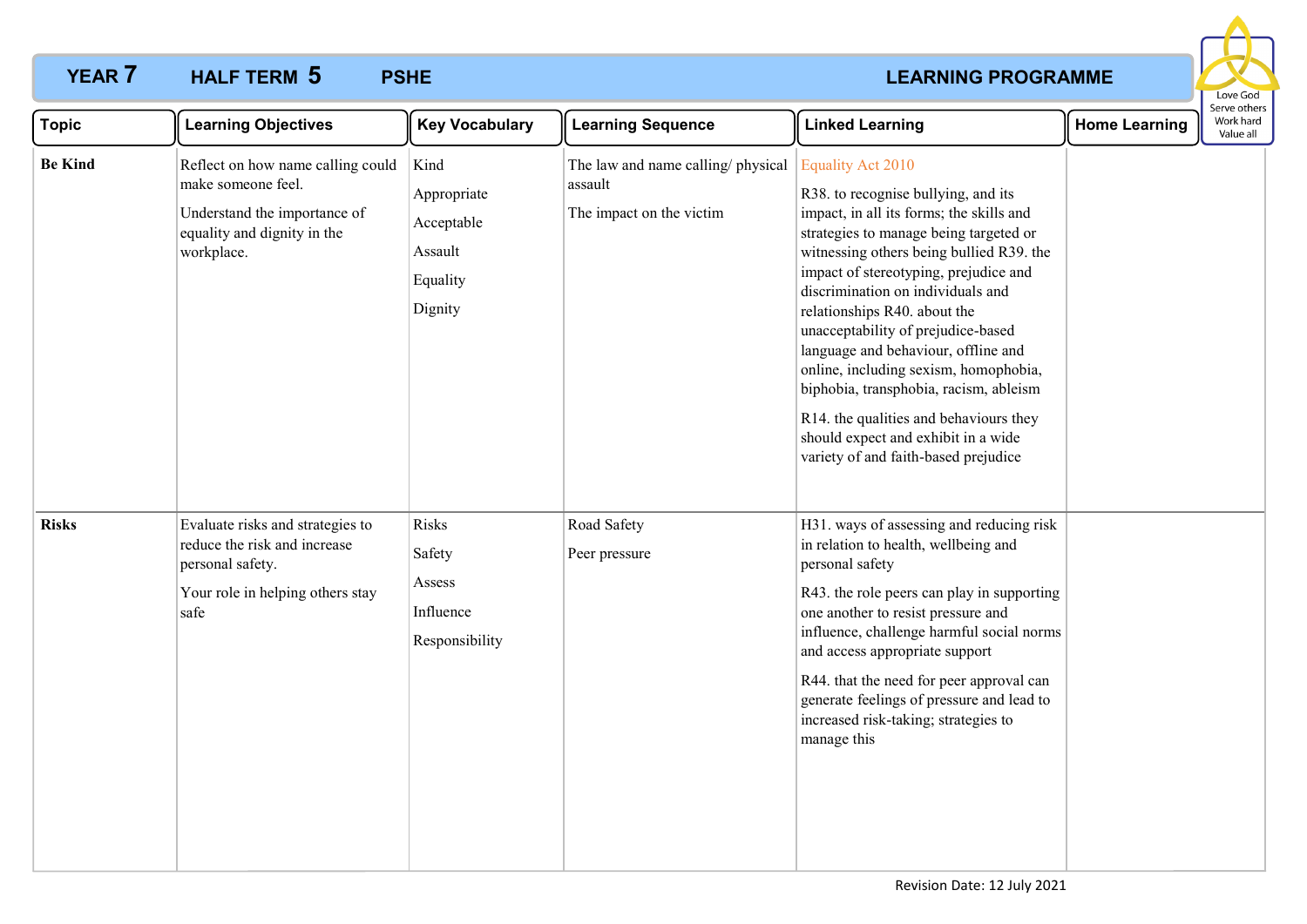# **YEAR 7 HALF TERM 6 PSHE** *PSHE PSHE PSHE PSHE PSHE PSHE PSHE* **HALF TERM PSHE 6**



| <b>Topic</b>     | <b>Learning Objectives</b>                                                                            | <b>Key Vocabulary</b>                                                                                         | <b>Learning Sequence</b>    | <b>Linked Learning</b>                                                                                                                                                                                                                                                                                                                                                                                                                                                           | <b>Home Learning</b> | Serve others<br>Work hard<br>Value all |
|------------------|-------------------------------------------------------------------------------------------------------|---------------------------------------------------------------------------------------------------------------|-----------------------------|----------------------------------------------------------------------------------------------------------------------------------------------------------------------------------------------------------------------------------------------------------------------------------------------------------------------------------------------------------------------------------------------------------------------------------------------------------------------------------|----------------------|----------------------------------------|
| <b>Diversity</b> | Understand and respect diversity.<br>Offer support and help<br>Know where to get support and<br>help. | Refugee<br>Lesbian<br>Gay<br><b>Bisexual</b><br>Transexual<br>Homophobia<br>Transphobia<br>Biphobia<br>Racism | Refugee Week<br>LGBTQ+ Week | R38. to recognise bullying, and its<br>impact, in all its forms; the skills and<br>strategies to manage being targeted or<br>witnessing others being bullied<br>R39. the impact of stereotyping,<br>prejudice and discrimination on<br>individuals and relationships<br>R40. about the unacceptability of<br>prejudice-based language and behaviour,<br>offline and online, including sexism,<br>homophobia, biphobia, transphobia,<br>racism, ableism and faith-based prejudice |                      |                                        |
|                  |                                                                                                       | Empathy                                                                                                       |                             | R3. about the similarities, differences and<br>diversity among people of different race,<br>culture, ability, sex, gender identity, age<br>and sexual orientation<br>R4. the difference between biological<br>sex, gender identity and sexual<br>orientation<br>R5. to recognise that sexual attraction and<br>sexuality are diverse                                                                                                                                             |                      |                                        |